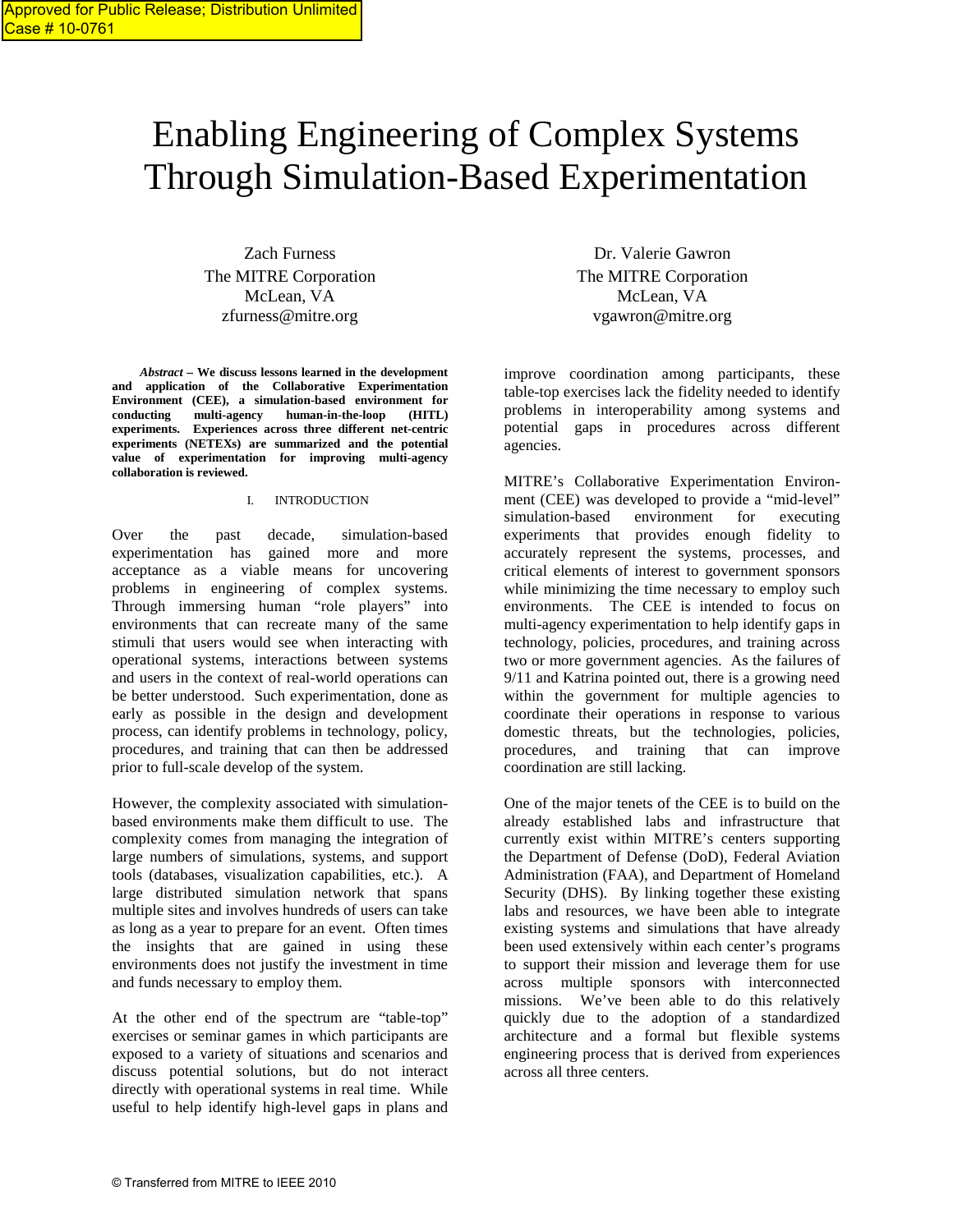The vision of the CEE is to quantify multi-agency mission effectiveness. While the creation of the environment is fundamental to achieving this vision, it is not the only element required. Partnerships with industry, academia, and other Federally Funded Research and Development Centers (FFRDCs), in addition to the government, are just as important in executing the experiments as provisioning of the environment. Over the past two years, MITRE has worked with numerous organizations including Aeropuertos y Servicios Auxiliares (ASA), Air Transport Association, International Association of Chiefs of Police, International Civil Aviation Organization, John Hopkins University Applied Physics Lab (JHU APL), Metropolitan Washington Airports Authority (MWAA), National Governors Association, NAVCANADA, Thales Raytheon Systems, Transport Canada, United Airlines, and US Airways, in use of the CEE. These associations have been crucial to ensure that subject matter experts and systems of record are part of the NETEXs that are conducted as part of the CEE.

## II. NETEXs 08-01 and 08-02

Since 2007, numerous NETEXs have been conducted using the CEE. The first two, done in the spring of 2008, addressed issues related to air space security across multiple agencies including FAA, DOD, DHS, and the Department of Justice (DOJ). Specifically, these NETEXs focused on aspects of information sharing across the Domestic Events Network (DEN) – the 24/7 teleconference that was established during 9/11 and can involve dozens or hundreds of federal agencies at any one time. While the DEN has served as a useful means of facilitating communications among these agencies during a crisis, it is currently limited to voice-only communications. The two NETEXs 08-01 and 08-02 introduced several new technologies including a shared situational awareness tool as well as a chat application to augment existing voice-only communications.

The insights gained from these NETEXs were immediately used by the FAA, DHS, and other Industry partners to help re-evaluate procedures with respect to information sharing on DEN. Most importantly, the development and execution of these two NETEXs took approximately 3 to 4 months each – enabling these organizations to gain rapid insights into the problem without having to expend considerable time and effort to develop the experimental environment. Almost all of the major simulation and operational systems already existed either within MITRE, or through various industry<br>partnerships. By relying on a standards-based By relying on a standards-based

architecture to the greatest degree possible, the necessary simulations, prototype applications, and operational systems were integrated quickly.

#### III. NETEX 09-01

NETEX 09-02, conducted in March of 2009, explored procedures, policies, and technologies of potential use in the prioritization of Unmanned Aerial System (UAS) missions across multiple agencies during a response to a Hurricane. Currently, UAS missions are limited to one flight per FAA facility over US Airspace, requiring agencies with competing mission requirements to rely on the FAA to make decisions with respect to mission priorities. This experiment evaluated an adjudication procedure in which Federal Emergency Management Agency (FEMA), would prioritize UAS missions across DoD, DHS, and the National Oceanographic and Atmospheric Administration (NOAA), prior to submission to the FAA. In addition, a situational awareness tool was introduced to the participants that gave them better visibility into mission nominations, assigned priorities, and available UAS assets.

Representatives from Air Force Northern Command (AFNORTH), Customs and Border Patrol (CBP), the FEMA, the FAA all participated in the experiment. One of the key findings of this experiment was that a "structured process and a central adjudicator would result in improved handling of UAS missions in the disaster response" [Maroney, 2009]. The NETEX helped to illustrate the "art of the possible" to the various organizations through a hands-on experience that enabled all of them to share similar perspectives on this issue. By doing so, it facilitated gaining consensus on a viable approach. The adjudicator procedure was implemented in time for the start of the 2009 Hurricane season  $-j$  ust 67 days after the completion of the experiment.

## IV. NETEX 09-02

In August of 2009, the CEE was used to support a Pandemic Influenza Experiment (PIE) focused on improving the understanding of health screening of international passengers entering the North American continent during a Pandemic Influenza outbreak. The motivation for this experiment stemmed from proposed airport screening policies in which 100% of international travelers would be screened during a Pandemic outbreak. Coordination among the FAA, CBP, the local airports management authority, and the Center for Disease Control (CDC) is of particular importance as all these organizations have overlapping responsibilities. Additionally,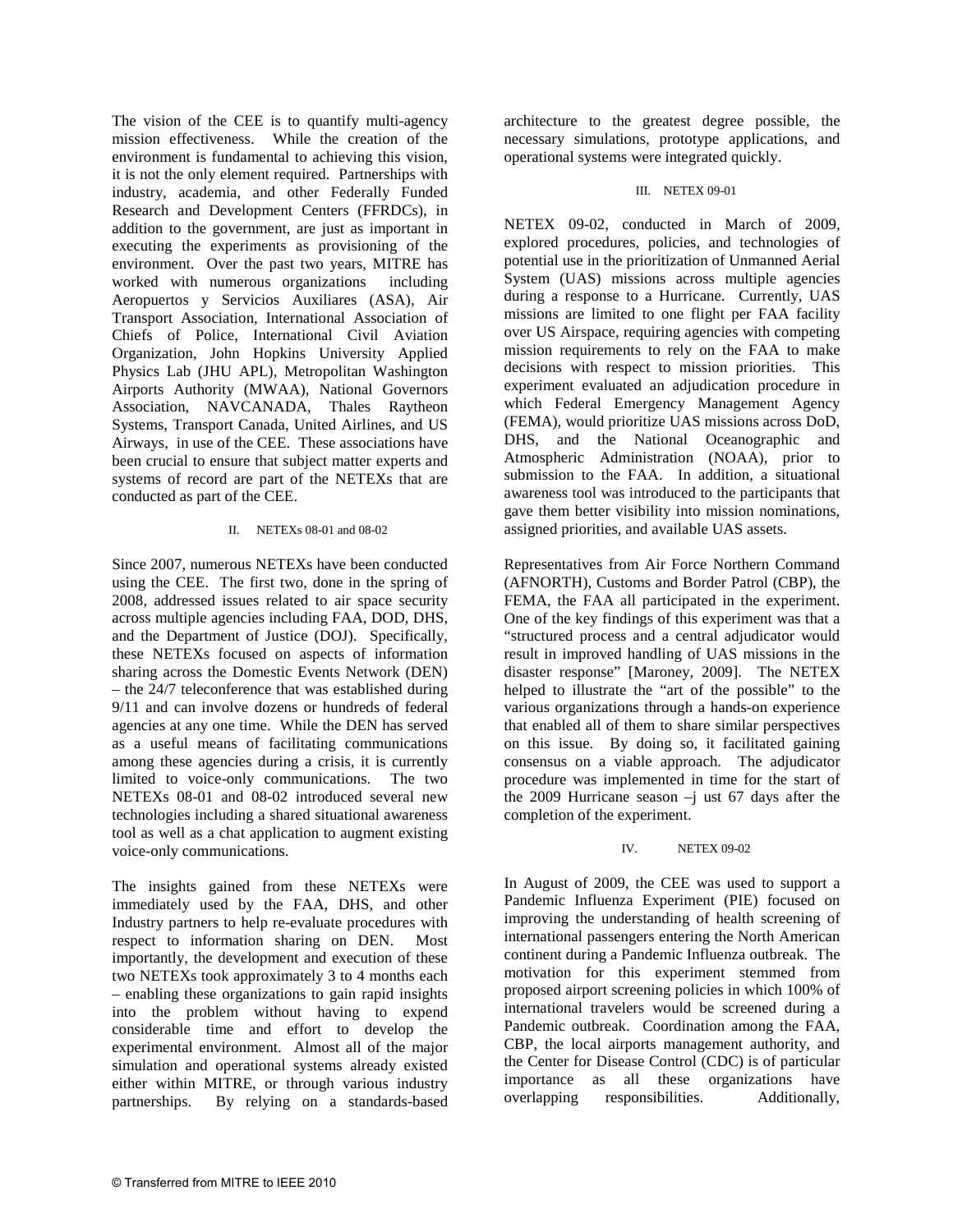international partners such as Mexico and Canada also potentially play are role in the management of re-routed flights and screening of passengers between North America and other countries. The focus of the NETEX was determining how information sharing capabilities could help those agencies improve coordination during such an event. That NETEX has already led to improvements in procedures between the FAA and CDC as well as follow up coordination meetings with ASA, FAA, and Transport Canada as well as the Air Mobility Command (AMC) and CDC.

#### V. DATA ANALYSIS

NETEX 09-02 offers several good examples of the type of data that can be collected in the CEE and the types of analysis that can be performed. The experiment focused on the use of a collaboration prototype that tracked mission requests, assigned priorities, available resources, and status of UAS missions in a way that was accessible to all participants. Three main vignettes were run during the experiment – the first with the collaboration tool and the establishment of a central adjudicator to prioritize mission requests, the second without the tool but still using an adjudicator, and the third without either an adjudicator or the tool. Without the use of the collaboration tool, participants resorted to email, phone, and chat which resulted in more messages being transmitted – a large portion of which related to the need to retransmit information. Figure 1 shows the average messages transmitted per mission need, while Figure 2 shows missing information and retransmission requests.



Figure 1. Average Messages Per Need



#### Figure 2. Number of Messages Requesting Missing or Previously Sent Information

In addition to the these types of system-level measures, NETEXs also rely on qualitative measures such as survey responses and observations of data collectors to complete the understanding of what happened during an experiment. Figure 3 below shows the results of participants to surveys administered immediately after the completion of a vignette that highlights their insights into the value of the information sharing tools they used. These results help to confirm that the lack of a collaboration tool hampered the efficiency of the participants during the experiment.



Figure 3. Information Sharing Survey Results

#### VI. OVERARCHING LESSONS LEARNED

Several excellent lessons have already come out of the CEE experience. Some of these are broad lessons that reflect the value of experimentation and some are specific to CEE's focus on multi-agency experimentation. Some of the major observations are described below.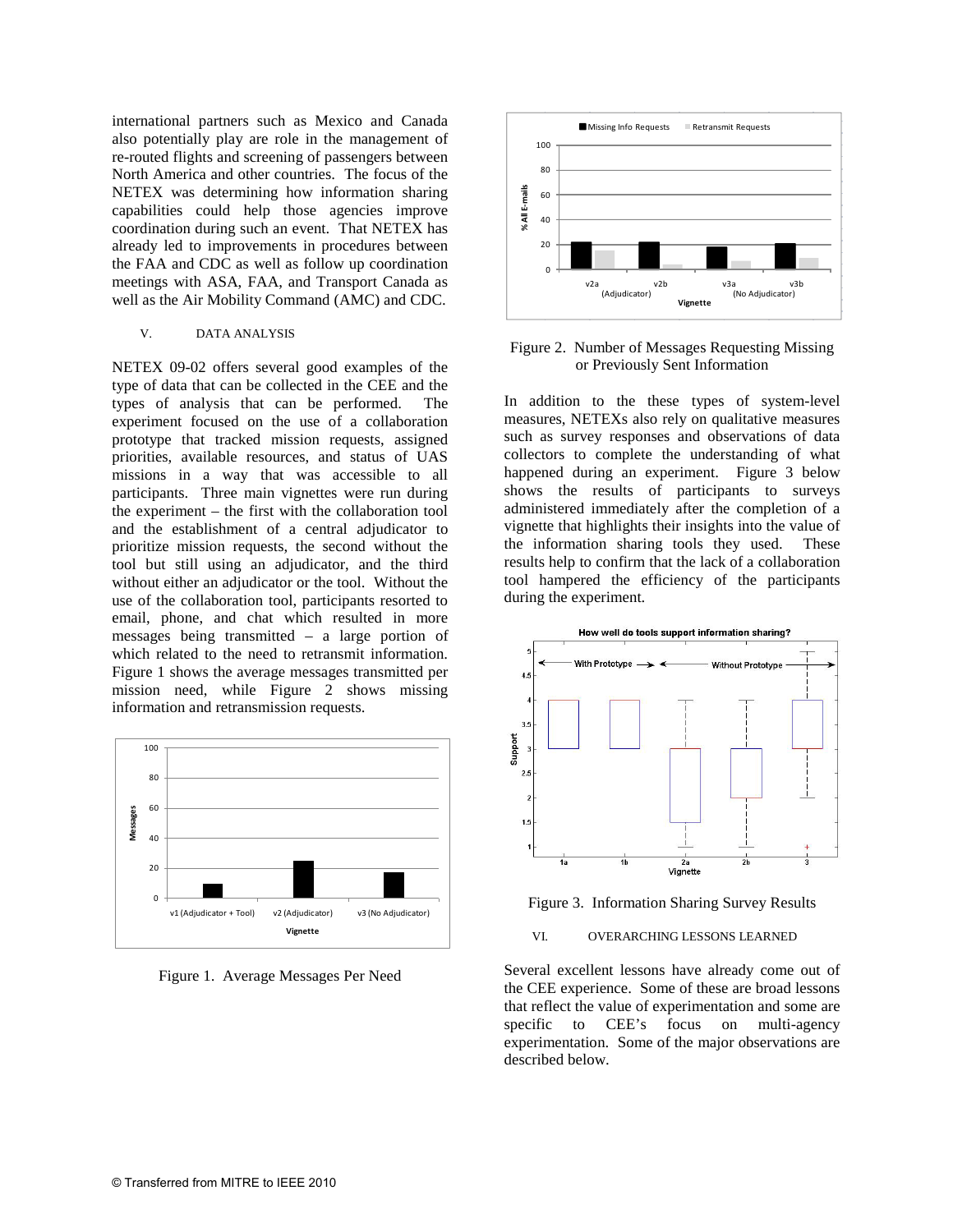#### *A. Engagement Throughout the Process*

While the experiment itself has substantial benefit to the participants, there is incredible value in the entire experimentation process. In the early stages of concept development and scenario definition, organizations gained a significant amount of insight into each other's procedures, plans, and responsibilities – well before the planned experiment. At the initial planning conference prior to NETEX 09-01, more than a dozen different government organizations attended including AFNORTH, CBP, FEMA, FAA, NASA, NOAA, Coast Guard, and National Guard to better understand the policies, procedures, and technologies that each already had in place. While this level of engagement is important to scope the experiment and ensure the proper focus, it has a secondary impact of bringing these organizations together to better understand their roles and responsibilities on multi-agency operations.

#### *B. Simulation-aided Experimental Design*

Early on in the experimental design of the PIE, it was difficult to come to consensus on the relevant measures for the experiment, and even harder to describe the importance of these measures to participating organizations such as the FAA, CDC, and CBP. Within a few weeks, the CEE team developed a process model that visualized the interactions among re-routed aircraft (to one of 19 designated quarantine airports), passenger arrival rates, and primary and secondary screening times. This model was key in providing a better understanding of the complex screening issues for both the participants and the experimentation team. Figure 4 below is an example of an artifact created to illustrate the flow of scenario events as part of NETEX 08-02.



Figure 4. NETEX 08-02 Event Sequence Diagram.

# *C. Event Reconstruction and Forensics*.

The ability to measure and quantify multi-agency effectiveness is one of the cornerstones of the CEE.

But just recording responses in a simulation-driven experiment is not enough. Without the ability to take those measurements and use them to reconstruct the interactions that took place during the experiment, the value from the experiment will be limited. In a multi-agency experiment that mixes systems and HITL interaction, trying to do event reconstruction can be challenging. The CEE team devised an approach which not only captures data logs from webpages, operational systems, chat, and other collaboration tools but also correlates these data with recorded voice, and visual observations by data collectors. The data are then translated into a format that can be visualized in traditional timeline plots using such applications as SIMILE. The resulting mission threads can then be compared with graphical depictions of the scenario documented prior to the experiment to look for differences in the expected behaviors versus the observed. Figure 5 below is an example of such a timeline chart.



Figure 5. SIMILE Event Reconstruction Diagram

Other data collected includes web-based surveys that are filled out immediately after each vignette to ensure that participants' insights are immediately captured. The questionnaires help to document the reasons behind participants' decision making – often times not always easily inferable from their overt behavior. A web-based system provides a method for low-cost, rapid implementation of questionnaires that can be short, tailored to the participant's background, and provide easily retrievable and analyzable response data.

#### *D. Disciplined Systems Engineering*.

Being able to jump from and air security experiment to a UAS experiment and then to a Pandemic screening experiment would not have been possible with a well understood and documented systems engineering process. Implementing such a process is the key to being rapidly reconfigurable. Major elements of the process include the